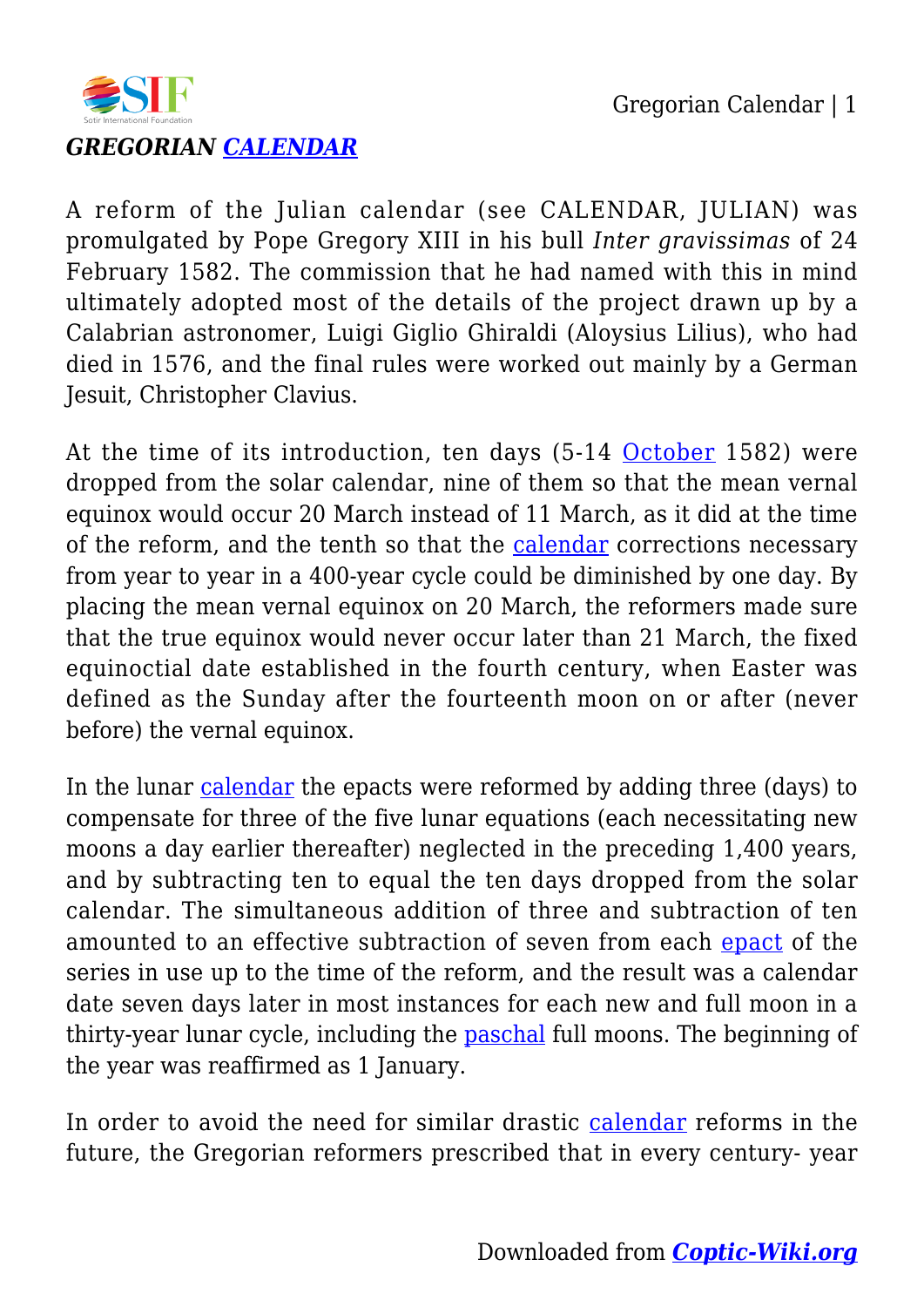

except those perfectly divisible by 400, the intercalary day in February indicated by the Julian calendar in every year divisible by 4 should be omitted (century years like 1600 and 2000 thus remain leap years, while those like 1700, 1800, and 1900—divisible by 4 but not by 400—are reduced to common years).

In this way the reformers compensated for the accumulated overcorrection caused by the corrective intercalary days in February within the 400-year cycle. As a result, the discrepancy between the dates of the Julian [calendar](https://coptic-wiki.org/tag/calendar) and those of the Gregorian calendar for one and the same solar day increases by one day in each century-year not divisible by 400.

Periodic correction of the lunar [calendar](https://coptic-wiki.org/tag/calendar) was provided for by prescribing (1) the reduction of the number of each lunar [epact](https://coptic-wiki.org/tag/epact) by one at the beginning of every century-year not perfectly divisible by 400 (thereby adding one day to the new moon dates thereafter—the "solar equation" equating the advance of dates in the solar calendar caused by the omission of the February intercalary day in those years); and (2) the raising of the number of each lunar epact by one at the beginning of 1800 and of every third century-year thereafter (thereby moving new moon dates back one day—the "lunar equation" correcting the 300-year accumulation of excess of the lunar cycle over its correct value and thus keeping the maximum lag of calendar new moons behind their mean new moons from increasing beyond two days).

In century-years in which both the solar equation and the lunar equation occur, the simultaneous addition and subtraction neutralize one another, so that the epacts, and hence the new and full moon dates, remain unchanged. After 3,200 years the Gregorian solar [calendar](https://coptic-wiki.org/tag/calendar) will have an accumulated need for further correction, which can be taken [care](https://coptic-wiki.org/tag/care) of by restoring as a leap year a century-year divisible by 400 (with a corresponding solar equation in the lunar calendar), with provision for repeating that step every 3,200 years. The Gregorian lunar calendar can